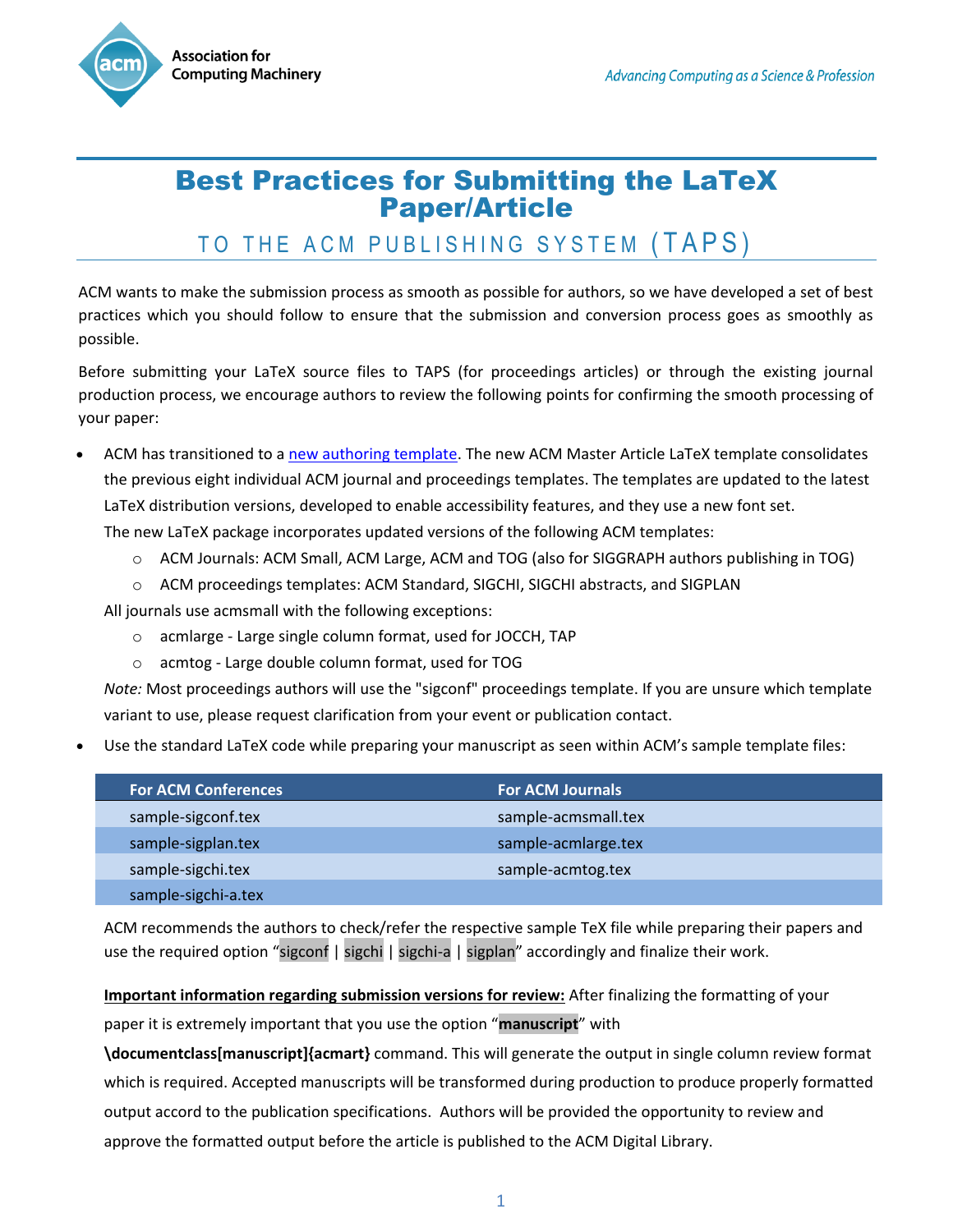- Please check the **white list of LaTeX packages** approved for the processing in TAPS at [https://www.acm.org/publications/taps/whitelist-of-latex-packages.](https://www.acm.org/publications/taps/whitelist-of-latex-packages) Use of other LaTeX packages are not allowed and will be returned as not ready for publication.
- Avoiding redefining/custom codes for standard LaTeX command. **Local Definitions** are allowed but special fonts and characters are not allowed. Don't use unnecessary local definitions that may overlap standard LaTeX commands.

```
\def\beq{\begin{equation}}
\def\eeq{\end{equation}}
\def\myfigure#1#2{
   \begin{figure}[t]\centering
 \includegraphics*[width=\linewidth]{\figurePath#1}
   \caption{#2}\label{fig:#1}\vspace{-5pt}
   \end{figure}}
\def\mycharacter{\char'<Character Position>}
```


 Modifications to the standard page length/layout and other related dimensions that are governed by "acmart" template are not allowed and will be returned for correction. Here are a few examples of commands which must not be used:

```
\renewcommand{\baselinestretch}{<factor>}
\linespread{<factor>}
\setstretch{<factor>} from "setspace" package
```
- The use of \vspace, should only be used to provide space above/below surrounding objects. It is not recommended to disturb the default vertical/horizontal spacing generated by "acmart.cls".
- Please code all the authors in individual \author{Author Name}, \affiliation{...} and \email{...} commands: Following correct block of code need to available for all respective authors individually:

```
\author{Craig Rodkin, Bernadette Shade, Laura Lander}
\affiliation{%
   \institution{ACM}
   \city{New York City}
   \state{NY}
   \country{USA}}
\email{ firstname.lastname@hq.acm.org }
```




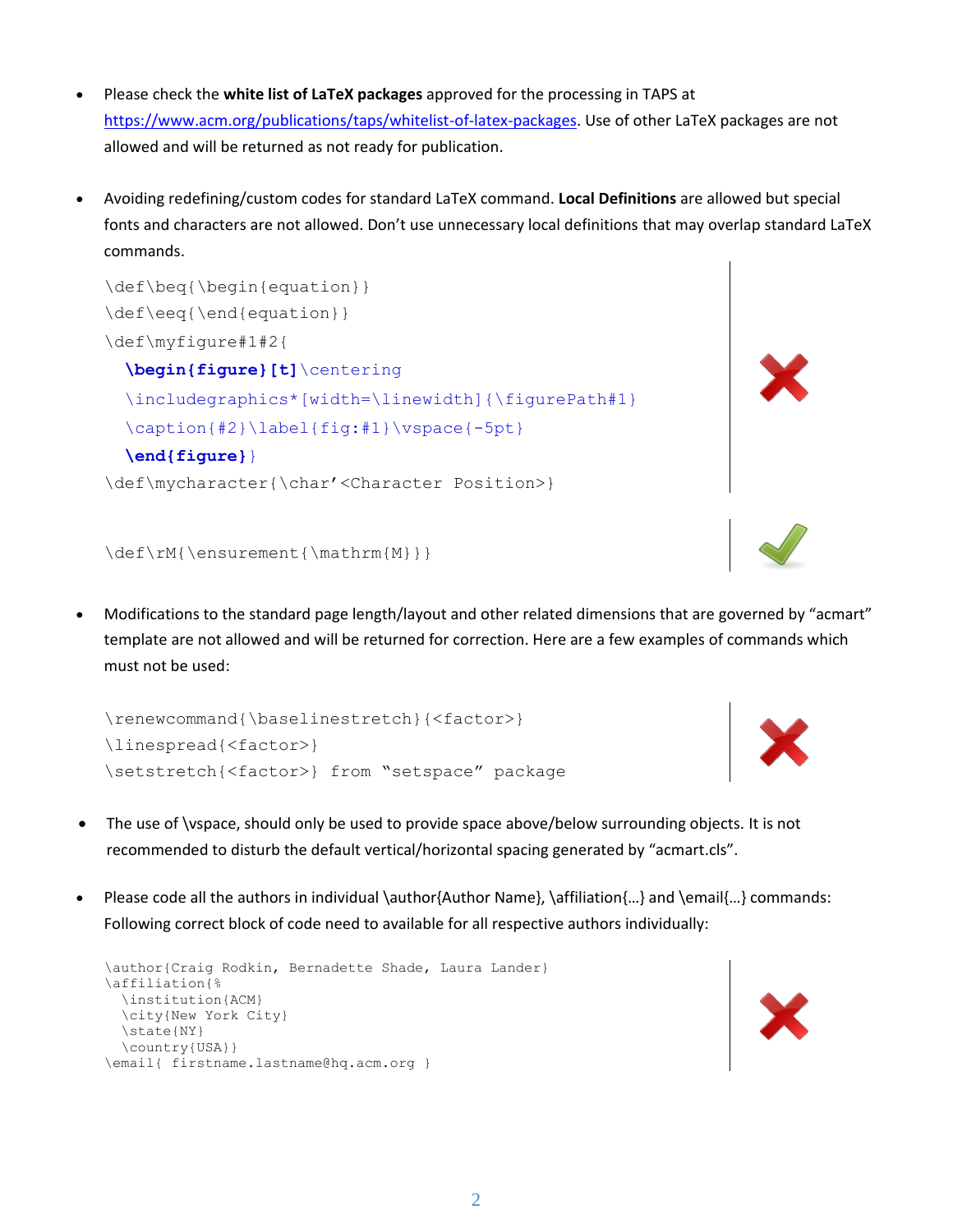```
\author{Craig Rodkin}
\affiliation{%
   \institution{ACM}
   \city{New York City}
   \state{NY}
   \country{USA}}
\email{rodkin@hq.acm.org}
                                 \author{Bernadette Shade}
                                 \affiliation{%
                                    \institution{ACM}
                                    \city{New York City}
                                    \state{NY}
                                    \country{USA}}
                                 \email{shade@hq.acm.org}
                                                                  \author{Laura Lander}
                                                                  \affiliation{%
                                                                     \institution{ACM}
                                                                     \city{New York City}
                                                                     \state{NY}
                                                                     \country{USA}}
                                                                  \email{lander@hq.acm.org}
```
For more information on recommended practices for coding author information please check [here.](https://www.acm.org/binaries/content/assets/publications/consolidated-tex-template/acmart.pdf)

- Full length **manuscripts** must contain following information: CCS Concepts and Keywords
- Abstract, Poster, and other short manuscripts of 2 pages or less may omit CCS Concepts and Keywords
- When submitting manuscripts for publication, the manuscript must contain the ACM Rights Text and Bibstrip data. You will receive correct data to insert into your LaTeX document from ACM's rights management system via email after completing the ACM eRights form. Here is an example of a proceedings submission:

```
% ACM License Text
\setcopyright{acmcopyright}
 % DOI
                                                                                 PDF output of the mentioned LaTeX code:
\acmDOI{10.475/123_4}
 % ISBN
                                                                         Permission to make digital or hard copies of all or part of this work for personal or
\acmISBN{123-4567-24-567/08/06}
                                                                          classroom use is granted without fee provided that copies are not made or distributed
                                                                          for profit or commercial advantage and that copies bear this notice and the full citation
 %Conference Details
                                                                          on the first page. Copyrights for components of this work owned by others than ACM
                                                                          must be honored. Abstracting with credit is permitted. To copy otherwise, or republish,
\acmConference[WOODSTOCK'19]{ACM Woodstock 
                                                                          to post on servers or to redistribute to lists, requires prior specific permission and/or a
conference}{July 2019}{El Paso, Texas USA}
                                                                          fee. Request permissions from permissions@acm.org.
                                                                          WOODSTOCK'19, July 2019, El Paso, Texas USA
% Year
                                                                          © 2019 Association for Computing Machinery.
                                                                          ACM ISBN 123-4567-24-567/08/06...$15.00
\acmYear{2019}
                                                                         \mathrm{https://doi.org/10.475/123\_4} % Copyright Year
\copyrightyear{2019}
```
- **Figures and tables:** The new ACM styles use the standard LaTeX interface for figures and tables. There are some important items to be aware of, however.
	- o The captions for figures must be entered *after* the figure bodies and for tables *before* the table bodies.
	- $\circ$  There must be an image within figure environment. Tables are not recommended within figure environment.
	- o The ACM uses the standard types for figures and tables and adds several new ones. In total there are the following types:

**figure, table:** a standard figure or table taking a full text width in one-column formats and one column width in two-column formats.

**figure\*, table\*** in two-column formats, a special figure or table taking a full text width.

**teaserfigure:** a special figure before **maketitle**.

**sidebar, marginfigure, margintable:** in the |sigchi-a| format, special sidebars, tables and figures in the margin.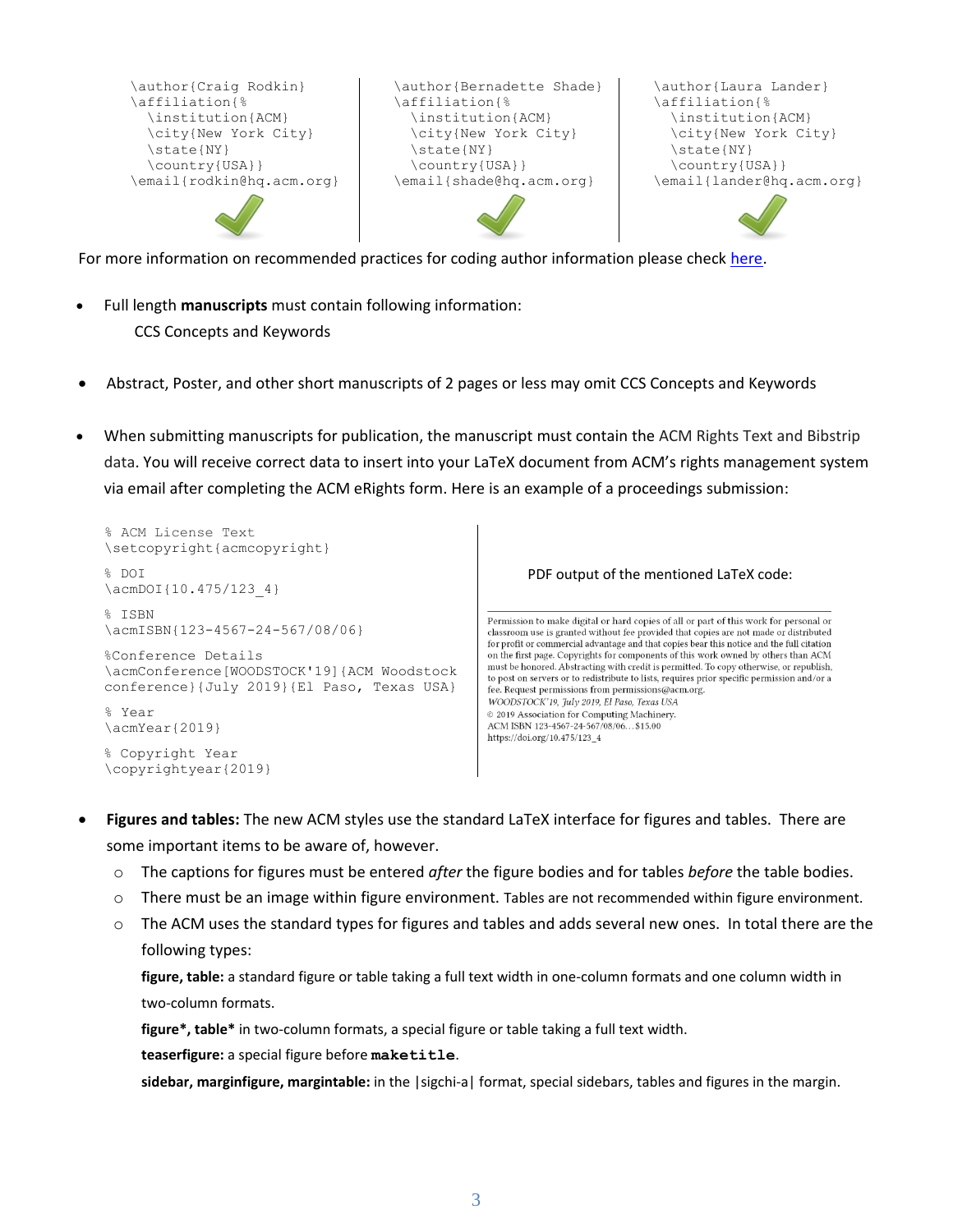How to use multiple part image files within a single figure environment: User can use standard **subfigure** package for this requirement; following is an example:

```
\begin{figure} 
\subfigure{\includegraphics[height=1in,width=1in]{fly1}}
\subfigure{\includegraphics[height=1in,width=1in]{fly2}}
\caption{…}
\label{fig:three}
\Description[Fly 1 and Fly 2 look identical]{Fly 1 and 
fly 2 comparison shows identical length, wingspan, and 
overall bodily structure.}
\end{figure}
```


Figure 3: This is an example of using multiple images in a single figure environment with the help of subfigure package

For adding labels to the individual images use can add "[]" (optional argument) with the \subfigure command; for example:

\subfigure<sup>[]</sup>{\includegraphics[height=1in, width=1in]{fly1}}

Expand your audience. ACM is committed to publishing in an accessible format

[\(https://www.acm.org/accessibility\)](https://www.acm.org/accessibility) that permits all its readers to have the content presented to them in a thorough and useful way. ACM needs the assistance of its authors to help achieve this goal. It is important that ACM authors provide descriptions for figures in their content so that ACM readers with visual impairment can be given equivalent information for these important images. The short description will be displayed in place of an image if an image cannot be loaded, and the long description provides in-depth image descriptions to search engine crawlers, which helps to properly index the images. The command \Description{<long description>} should be placed inside every Figure and can also be used for Tables to provide an overview of the structure of a complex table. Figure descriptions are complementary to figure captions and should not repeat the same information. Refer t[o writing figure descriptions](https://www.acm.org/publications/taps/describing-figures/) for guidance.

- **Math environment:** AMS math commands are recommended when inserting math equations into your manuscript. We take advantage of the AMS math commands within the newly developed HTML output in the ACM Digital Library. We've integrated MathJax into the HTML, which not only renders the math correctly, but offers readers the ability to extract the math from the HTML document for reuse.
- **References** should be organized and formatted with the BibTeX software package, and included in your LaTeX source as follows:

## **\bibliographystyle{ACM-Reference-Format} \bibliography{<NAME OF BIBTEX FILE>}**

Authors' first names should be spelled out, not abbreviated. Sources should be clearly identified: title, year, volume, number, pages, etc.

Authors of approved papers will receive an email from [rightsreview@acm.org](mailto:rightsreview@acm.org) to complete the ACM eRights form. Please complete the form in a timely manner so not to delay publication of your paper. After completion of the ACM eRights form, you will receive another email fro[m rightsreview@acm.org](mailto:rightsreview@acm.org) which contains the commands that need to be inserted into your final LaTeX file in order to generate the proper rights statement and Bibstrip data.